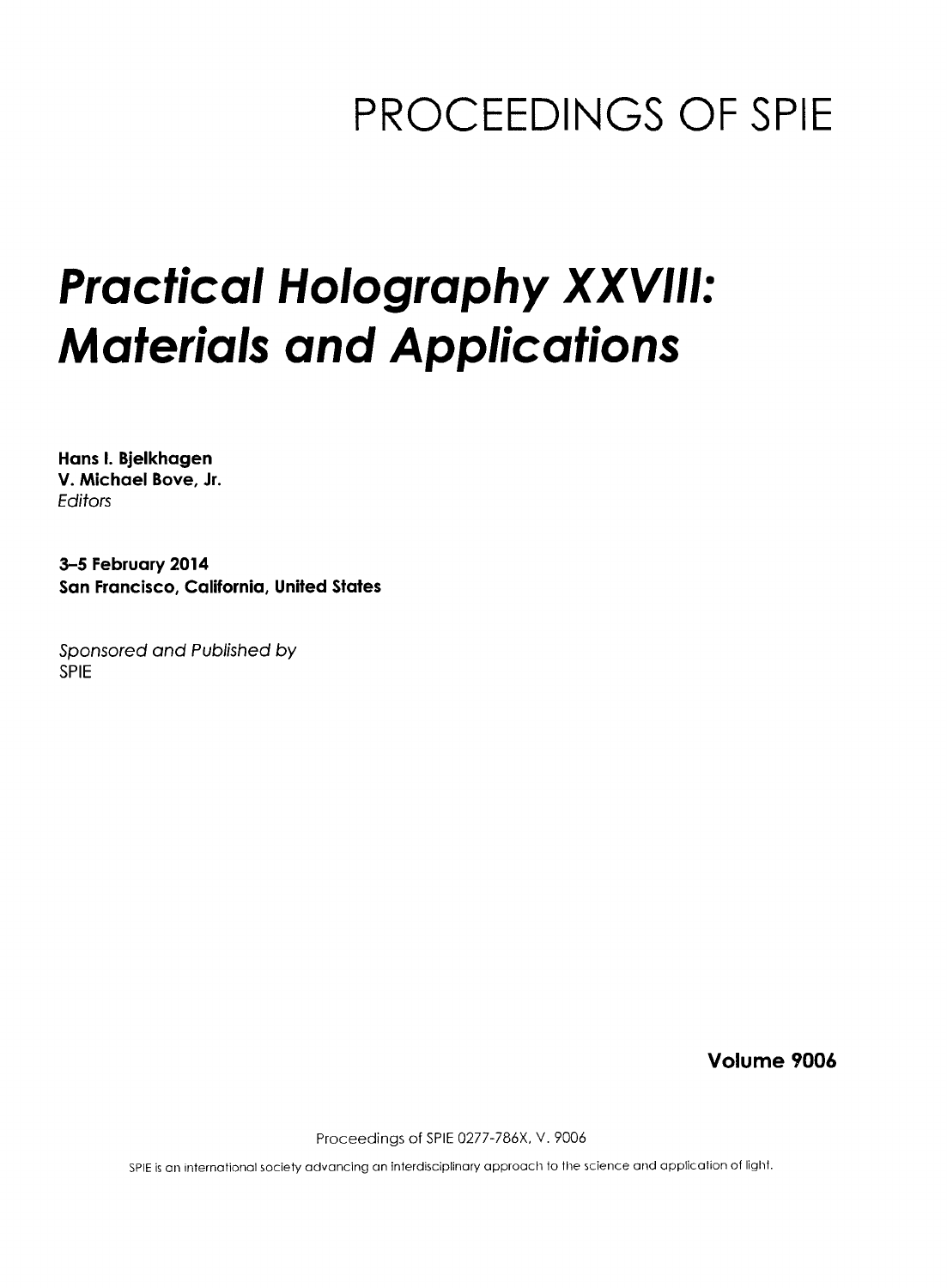### **Contents**

- ix Conference Committee
- xi Introduction

#### SESSION <sup>1</sup> MATERIALS AND PROCESSES <sup>I</sup>

- 9006 02 Bayfol HX photopolymer for full-color transmission volume Bragg gratings (Invited Paper) [9006-1] H. Berneth, F.-K. Bruder, T. Fäcke, Bayer MaterialScience AG (Germany); D. Jurbergs, Bayer MaterialScience LLC (United States); R. Hagen, D. Honel, T. Rolle, G. Walze, Bayer MaterialScience AG (Germany)
- 9006 03 Ultra-realistic imaging: a new beginning for display holography [9006-2] H. I. Bjelkhagen, Hansholo Consulting Ltd. (United Kingdom); D. Brotherton-Ratcliffe, Sussex Innovation Ctr. (United Kingdom)
- 9006 05 Master-holograms recorded with pulsed laser on photoresist [9006-4] S. Zacharovas, Geola Digital UAB (Lithuania) and Kaunas Univ. of Technology (Lithuania); D. Adliene, Kaunas Univ. of Technology (Lithuania); R. Bakanas, Geola Digital UAB (Lithuania) and Kaunas Univ. of Technology (Lithuania); R. Seperys, P. Narmontas, Kaunas Univ. of Technology (Lithuania)
- 9006 06 Diffracting holographic lenses created on azo-polymer films [9006-5] R. Sabat, Royal Military College of Canada (Canada)
- <sup>9006</sup> <sup>07</sup> An effective phase modulation in the collinear holographic storage [9006-6] X. Lin, J. Ke, A. Wu, X. Xiao, X. Tan, Beijing Institute of Technology (China)

#### SESSION <sup>2</sup> MATERIALS AND PROCESSES II

9006 09 Photosensitive polymers undergoing photo-Fries reaction for volume holography: understanding the mechanism of refractive index modulation [9006-8] A. Bianco, A. Zanutta, INAF - Osservatorio Astronomico di Brera (Italy); L. Colella, C. Bertarelli, Politecnico di Milano (Italy)

#### SESSION 3 APPLICATIONS <sup>I</sup>

- 9006 0C Holographic data storage: rebirthing a commercialization effort (Invited Paper) [9006-11 ] K. Anderson, M. Ayres, B. Sissom, F. Askham, Akonia Holographies, LLC (United States)
- <sup>9006</sup> 0D Optical testing of a membrane diffractive optic for space-based solar imaging [9006-12] O. Asmolova, G. Andersen, M. E. Dearborn, M. G. McHarg, T. Quiller, T. W. Dickinson, U.S. Air Force Academy (United States)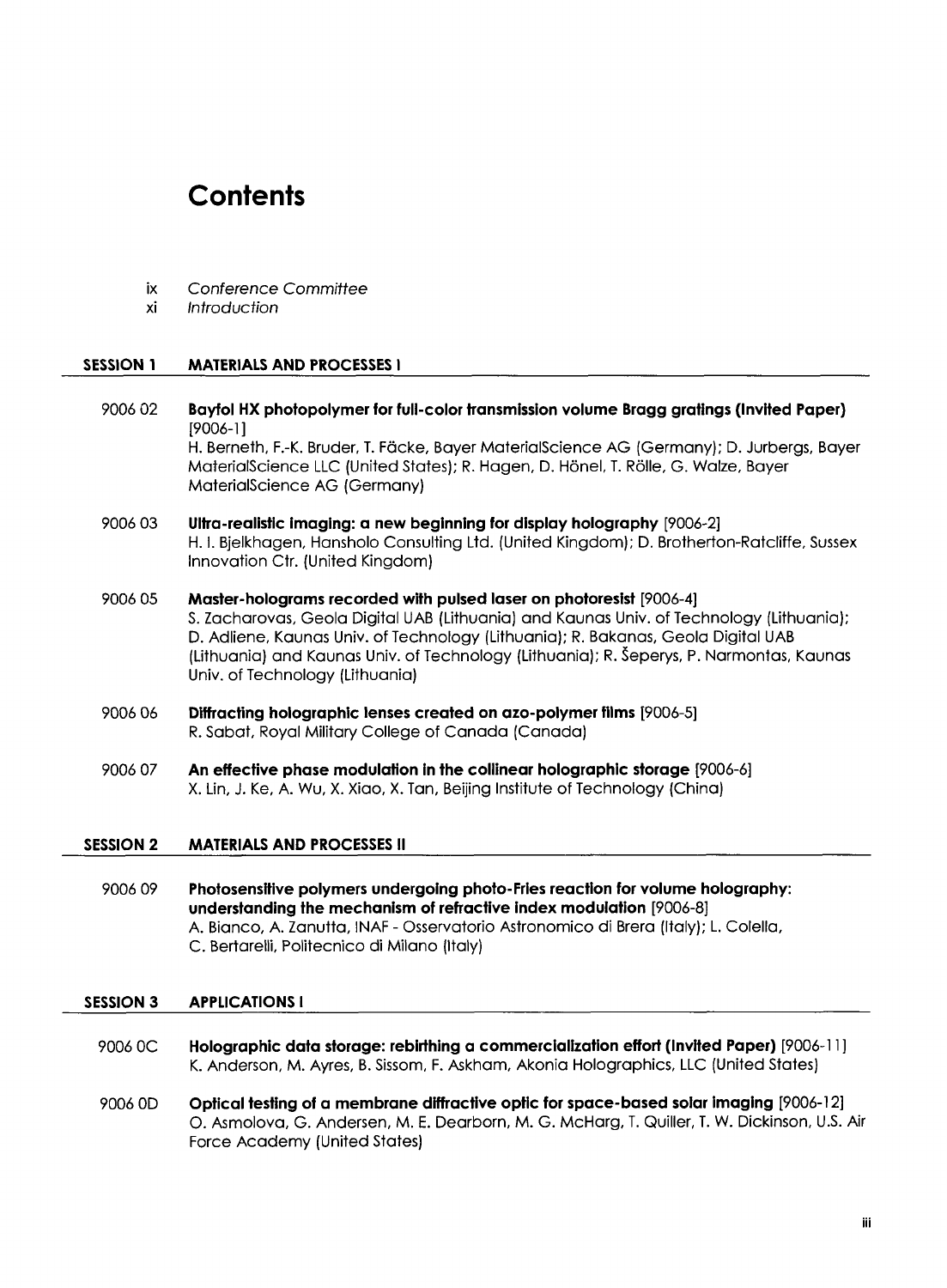#### <sup>9006</sup> 0E High-speed deformation measurement using spatially phase-shifted speckle interferometry [9006-13]

T. Beckmann, M. Fratz, A. Bertz, D. Carl, Fraunhofer-lnstitut fur Physikalische Messtechnik (Germany)

9006 OF Color optical biopsy [9006-14] A. Osanlou, Glyndwr Univ. (United Kingdom); H. I. Bjelkhagen, Hansholo Consulting Ltd. (United Kingdom); E. Snashall, Whiston Hospital (United Kingdom); O. Osanlou, Univ. Hospital Aintree (United Kingdom); R. Osanlou, Univ. of Liverpool Medical School (United Kingdom)

#### SESSION 4 APPLICATIONS II

- 9006 0J Parametric studies of adaptive optics by self-interference incoherent digital holography [9006-18] J. Hong, M. K. Kim, Univ. of South Florida (United States)
- 9006 OK Volume displacement measurement via multi-wavelength digital holographic surface topography at the microscopic level [9006-19] L. Williams, P. P. Banerjee, Univ. of Dayton (United States); G. Nehmetallah, The Catholic Univ. of America (United States); S. Praharaj, DMS Tech (United States)

#### SESSION <sup>5</sup> HOLOGRAPHY, PERCEPTION, AND ART

- <sup>9006</sup> 0M Hidden images of holography: wavefront reconstruction of abnormalities within pulsed holographic recording [9006-21] M. Richardson, De Montfort Univ. (United Kingdom)
- <sup>9006</sup> ON The place for performance in the digital holographic space [9006-22] I. Azevedo, Univ. do Porto (Portugal) and De Montfort Univ. (United Kingdom); M. Richardson, De Montfort Univ. (United Kingdom); E. Sandford-Richardson, Univ. of the Arts London (United Kingdom); L. M. Bernardo, H. Crespo, Univ. do Porto (Portugal)
- <sup>9006</sup> OP Innovative re-creation of realities in a holographic digital form [9006-24] S. Wang, R. Hebblewhite, A. Osanlou, P. Excell, S. Di Gennaro, L. Shi, Glyndwr Univ. (United Kingdom)
- <sup>9006</sup> 0Q Creative display of museum objects within their cultural context [9006-25] S. Wang, A. Osanlou, P. Excell, Glyndwr Univ. (United Kingdom)

#### SESSION <sup>6</sup> DIGITAL HOLOGRAPHY <sup>I</sup>

9006 OR Improvements of simplified generation technique for holographic stereograms from multi-view images [9006-26] K. Ikeda, Y. Takaki, Tokyo Univ. of Agriculture and Technology (Japan)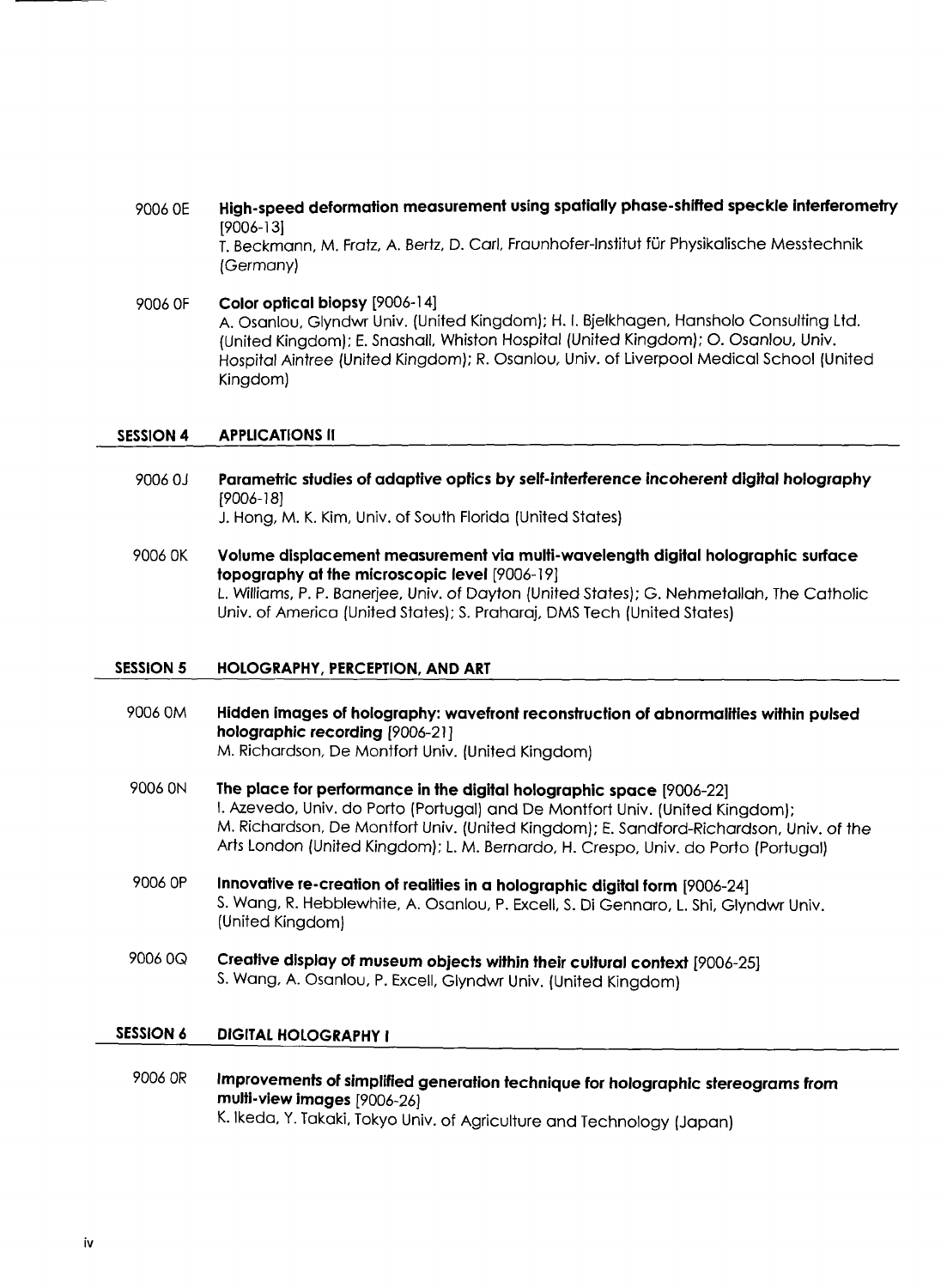- 9006 OS Computer-generated hologram of actual objects from arbitrary viewpoints with range sensors and digital cameras [9006-27] K. Tai, T. Ichikawa, Y. Sakamoto, Hokkaido Univ. (Japan)
- 9006 0T Fast calculation with point-based method to make CGHs of the polygon model [9006-28] Y. Ogihara, T. Ichikawa, Y. Sakamoto, Hokkaido Univ. (Japan)
- 9006 0U The fast scheme for mixed-3D scenes by polygon-based computer-generated holography (CGH) [9006-29] Y.-L. Piao, T. B. Le, W. Li, Chungbuk National Univ. (Korea, Republic of); J.-R. Jeong, Suwon Science College (Korea, Republic of); N. Kim, Chungbuk National Univ. (Korea, Republic of)
- 9006 0V Numerical inversion and assessment of 2D Laplace transforms using the Brancik algorithm and its use in 3D holography [9006-58] M. R. Chatterjee, L. Feng, Univ. of Dayton (United States)

#### SESSION 7 DIGITAL HOLOGRAPHY II

- 9006 0W Computational architecture for full-color holographic displays based on anisotropic leaky-mode modulators [9006-30] S. Jolly, MIT Media Lab. (United States); D. Smalley, Brigham Young Univ. (United States); J. Barabas, V. M. Bove Jr., MIT Media Lab. (United States)
- 9006 0Y Experimental evaluation of digital holographic reconstruction using compressive sensing [9006-32] P. Banerjee, H. Liu, L. Williams, Univ. of Dayton (United States)
- 9006 0Z Viewing-zone-angle expansion of tiled color electronic holography reconstruction system [9006-33]

T. Senoh, K. Wakunami, Y. Ichihashi, H. Sasaki, R. Oi, K. Yamamoto, National Institute of Information and Communications Technology (Japan)

- 9006 10 Focus detection in digital holography by cross-sectional images of propagating waves [9006-34] M. Ozcan, Sabanci Univ. (Turkey)
- 9006 <sup>11</sup> Static responses of accommodation and convergence to holographic images and real objects [9006-35] R. Ohara, T. Yoneyama, M. Kurita, Y. Sakamoto, Hokkaido Univ. (Japan); F. Okuyama, Suzuka Univ. of Medical Science (Japan)
- 9006 <sup>12</sup> Fast hologram generation of long-depth object using multiple wavefront recording planes [9006-36] A.-H. Phan, Md. A. Alam, Chungbuk National Univ. (Korea, Republic of); S.-H. Jeon, Incheon National Univ. (Korea, Republic of); J.-H. Lee, N. Kim, Chungbuk National Univ. (Korea, Republic of)
- 9006 13 Large field-of-view synthetic aperture holography using rotation stages [9006-37] S. Kim, Y. Im, J. Hahn, Kyungpook National Univ. (Korea, Republic of)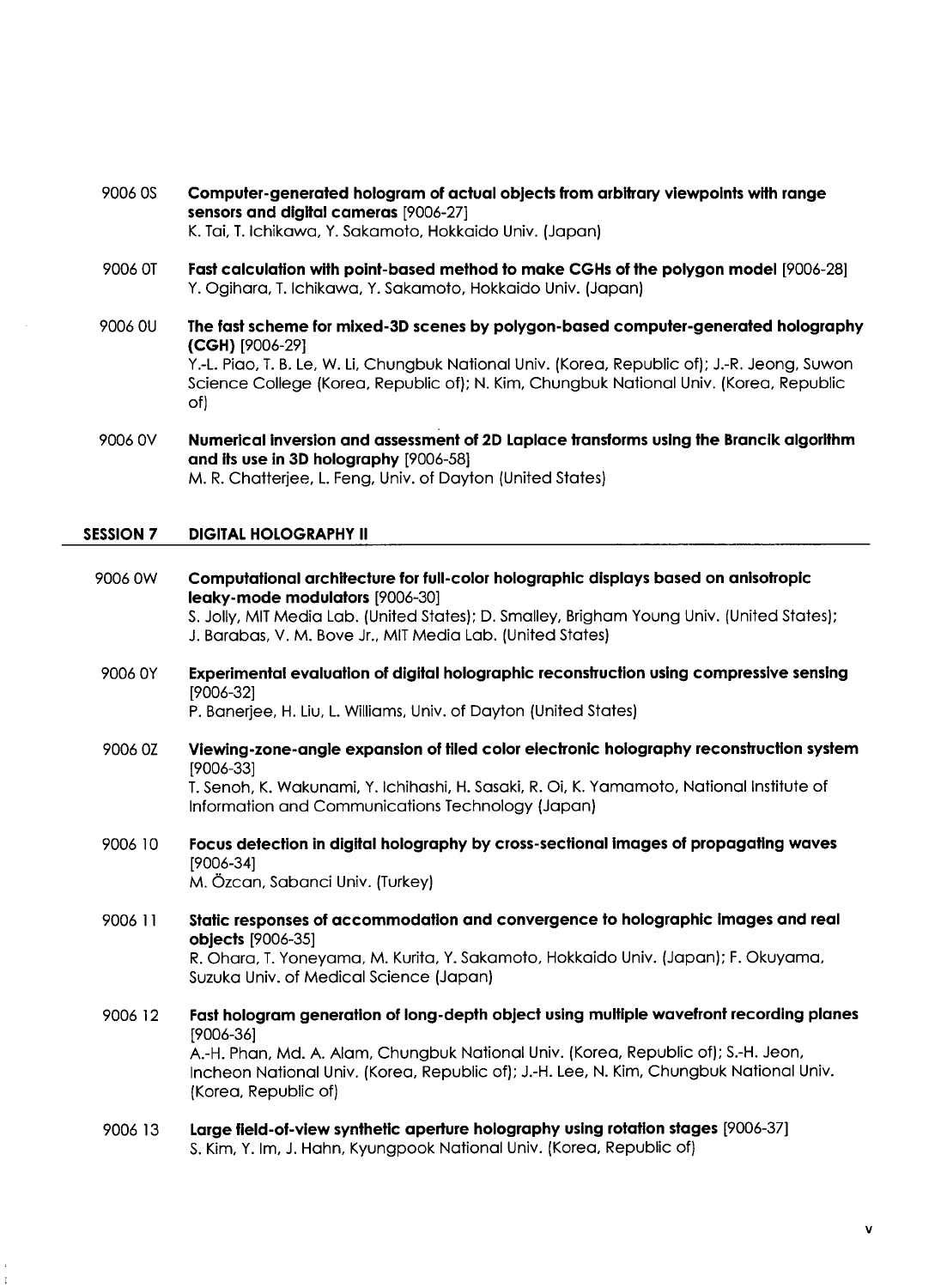#### POSTER SESSION

#### 9006 14 Holograms with random distribution [9006-38] A. Olivares-Pérez, Instituto Nacional de Astrofísica, Óptica y Electrónica (Mexico); S. Toxqui-Lopez, Benemerita Univ. Autonoma de Pueblo (Mexico); I. Fuentes-Tapia, Instituto Nacional de Astrofísica, Óptica y Electrónica (Mexico); M. Ortiz-Gutiérrez, R. E. Orozco-Munoz, Univ. Michoacana de San Nicolas de Hidalgo (Mexico)

<sup>9006</sup> <sup>15</sup> Reduction of phase temporal fluctuations caused by digital voltage addressing in LC SLM "HoloEye PLUTO VIS" for holographic applications [9006-40] P. A. Cheremkhin, N. N. Evtikhiev, V. V. Krasnov, V. G. Rodin, S. N. Starikov, National Research Nuclear Univ. MEPhl (Russian Federation)

#### 9006 <sup>16</sup> Holograms writing on glass [9006-41 ] A. Olivares-Perez, I. Fuentes-Tapia, Instituto Nacional de Astroffsica, 6ptica y Electronica (Mexico): S. Toxqui-López, Benemérita Univ. Autónoma de Puebla (Mexico)

9006 17 Semi-portable full-color electro-holographic display with small size [9006-42] T. Yoneyama, T. Ichikawa, Y. Sakamoto, Hokkaido Univ. (Japan)

#### 9006 <sup>18</sup> Albumin holograms with iron ions [9006-43]

M. J. Ordóñez-Padilla, A. Olivares-Pérez, Instituto Nacional de Astrofísica, Óptica y Electrónica (Mexico); M. Ortiz-Gutiérrez, J. C. Juárez-Ramírez, Univ. Michoacana de San Nicolás de Hidalgo (Mexico)

- 9006 <sup>19</sup> Fluorescent holograms with albumin-acrylamide [9006-44] M. J. Ordonez-Padilla, A. Olivares-Perez, I. Fuentes-Tapia, Instituto Nacional de Astroffsica, Óptica y Electrónica (Mexico)
- 9006 1A Betacyanins pigments as photosensitizing agents for holographic recording medium [9006-45] S. Toxqui-López, E. Hernández-Hernández, C. Santacruz-Vázquez, Benemérita Univ. Autónoma de Puebla (Mexico); A. Olivares-Pérez, Instituto Nacional de Astrofísica Óptica y Electronica (Mexico); V. Santacruz-Vazquez, Benemerita Univ. Autonoma de Puebla (Mexico)
- 9006 1B Holographic films from carotenoid pigments [9006-46] S. Toxqui-López, J. F. Lecona-Sánchez, C. Santacruz-Vázquez, Benemérita Univ. Autónoma de Puebla (Mexico); A. Olivares-Perez, I. Fuentes-Tapia, Instituto Nacional de Astroffsica, Óptica y Electrónica (Mexico)
- 9006 1C Floating full-color image with computer-generated alcove rainbow hologram [9006-47] T. Yamaguchi, H. Yoshikawa, Nihon Univ. (Japan)
- 9006 1D Holographic data storage system combining shift-multiplexing with peristrophicmultiplexing [9006-48] K. Yoshikawa, Y. Tsukamoto, K. Okubo, M. Yamamoto, Tokyo Univ. of Science (Japan)
- <sup>9006</sup> 1E Examination of systematization of the holographic data storage [9006-49] Y. Nagao, H. Kurata, S. Yoshida, M. Yamamoto, Tokyo Univ. of Science (Japan)